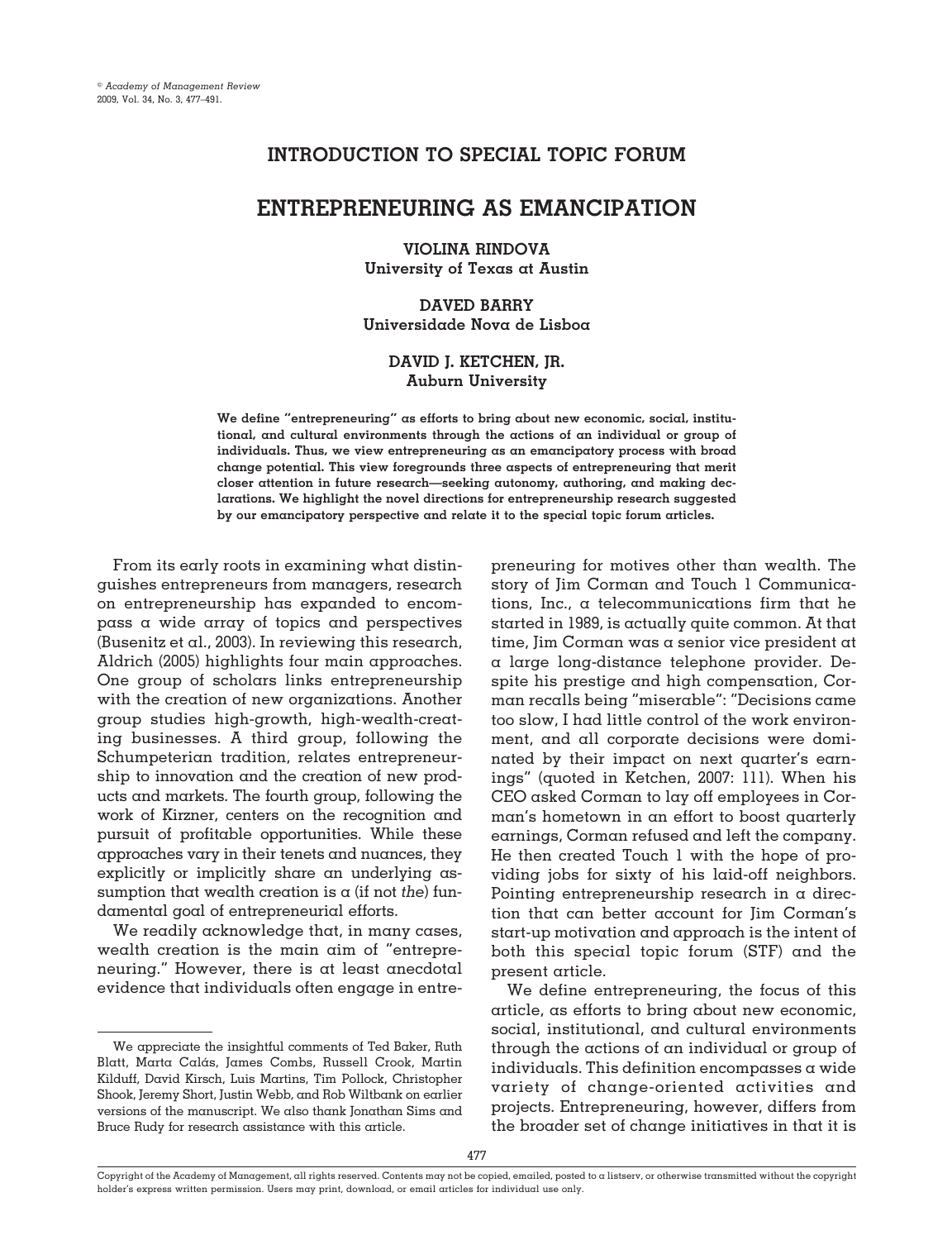associated with efforts to create something new— $\alpha$  new idea,  $\alpha$  new thing,  $\alpha$  new institution, a new market, a new set of possibilities for the entrepreneuring individual or group and/or for other actors in the environment. This definition is consistent with prior research defining entrepreneurship in terms of the creation of newness (Ireland, Hitt, & Sirmon, 2003; Lumpkin & Dess, 1996). Our objective is to extend and complement this research.

Specifically, we have two goals in this article. First, we believe that entrepreneurship research perhaps has become a bit too narrowly focused on wealth creation via new ventures; it requires a bit of emancipation. Thus, we seek to broaden the focus of entrepreneurship research by drawing attention to the emancipatory aspects of entrepreneuring. We are motivated by the belief that research that considers both more closely and more broadly the entrepreneurial dreams and efforts to create change in the world may bring us to a fuller, more comprehensive understanding of the processes of discovery, change, value creation, and ultimately wealth creation. Throughout the article we attempt to set the stage for future inquiry by suggesting research questions that build on the emancipation theme. Our second goal is to introduce the papers contained in the STF and to relate them to our emancipatory perspective.

### **ENTREPRENEURING**

Although various strands of entrepreneurship research have emerged that focus on different specific issues, Busenitz et al.'s (2003) overview of the field suggests an overarching framework that locates entrepreneurship research at the intersection of the study of individuals and teams (entrepreneurs), opportunities (environmental conditions), and modes of organizing (new ventures). This framework characterizes entrepreneurship in terms of three nouns entrepreneurs, new ventures, and opportunities—reflecting the tendency of entrepreneurship research to focus on entities. While we recognize that such a focus has been valuable in defining a research agenda for the field, we also recognize that it has limited the research attention given to the actions and processes that constitute the domain of entrepreneurship (Steyaert, 2007). As Schumpeter reminds us, "No one is an entrepreneur forever but only *while doing* a particular type of activity" (cited in Aldrich, 2005: 455; emphasis added). To promote attention to research that investigates more thoroughly the *doing,* we framed the call for STF papers in terms of "entrepreneuring," following Weick's (1979) idea that verbs draw attention to actions and processes geared toward change creation.

A second reason for using "entrepreneuring" was to encourage researchers to study a broader set of actions (e.g., activities, projects, and processes) intended not only to create new wealth but also to bring about new states in relevant economic, social, institutional, and cultural environments. This second important direction was highlighted in one of the core questions in the STF call for papers: "Of what do entrepreneurs dream—value maximization, creative expression, empowerment, autonomy, or enhancing life on the planet?" Despite the abundance of evidence about diversity and richness in entrepreneurial motivations, entrepreneurship research has paid little attention to how wishes for autonomy, expression of personal values, and making a difference in the world can be accomplished (see Baker & Pollock, 2007, for a critique). Taking markets, institutions, and forms of exchange as given is, in our opinion, overly constrictive. Taking a broader focus would mean that entrepreneurship research could (and perhaps should) focus on the genesis of new ideas, new things, new markets, new institutions, new modes of organizing, new forms of exchanges, and new elements in our environments.

To direct more research to the study of entrepreneurial activities as generators of change, we develop a perspective that articulates why and how entrepreneuring can be viewed as an emancipatory process. We chose the term *emancipation* because it refers to "the act of setting free from the power of another" (*Webster's Revised Unabridged Dictionary,* 1996). As such it makes the question of pursuit of freedom and autonomy relative to an existing status quo the focal point of inquiry. Viewing entrepreneurial projects as emancipatory efforts focuses on understanding the factors that cause individuals to seek to disrupt the status quo and change their position in the social order in which they are embedded—and, on occasion, the social order itself.

The need to develop this perspective arises from the observation that a commonly ex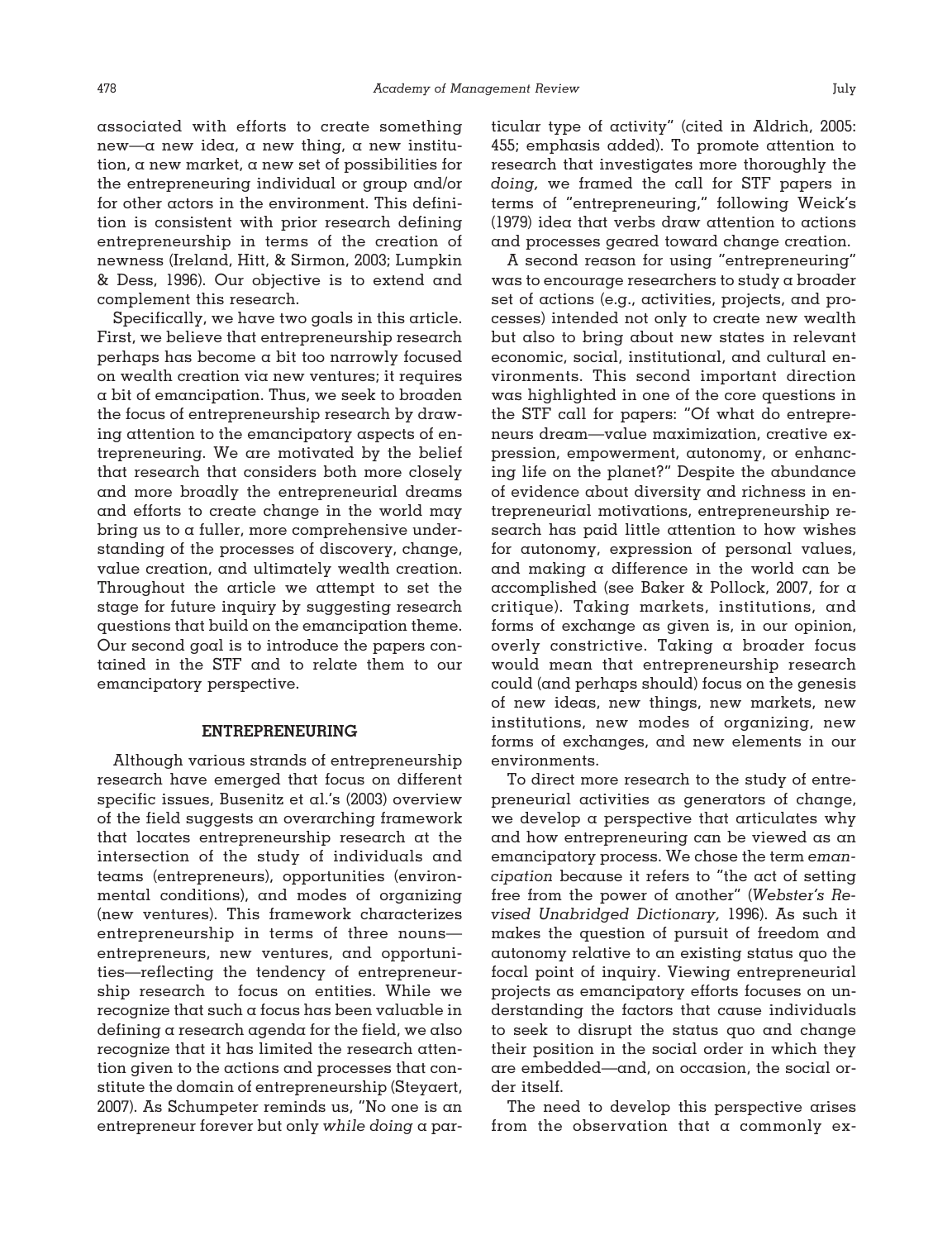pressed motivation for entrepreneuring is a desire for freedom and independence from conventional structures of authority and income generation (Baker & Nelson, 2005). For example, Baker and Pollock note that a distinctive contribution of entrepreneurship research has been the empirical demonstration of

values and goals besides maximizing short-term profitability.... studies across a number of nations have consistently shown that values such as desires for autonomy, to express creativity for its own sake, to pursue innovation, and to be one's own boss typically dominate financial goals in motivating entrepreneurship (Ageev, Gratchev, & Hisrich, 1995; Litvak & Maule, 1976)" (2007: 300).

The authors, however, note as well that entrepreneurship research has also "shown that entrepreneurs may continue to operate their firms despite a consistent pattern of substandard financial returns, presumably because continuing to run the firm has strong personal strategic value for them (Gimeno, Folta, Cooper, & Woo, 1997)" (Baker & Pollock, 2007: 300). Thus, evidence exists that entrepreneurs incur personal, social, and economic costs in pursuit of their visions of independence, but these visions often turn into illusions, and entrepreneurs find themselves trapped in the same conventional structures of authority, albeit in slightly different roles. They risk personal and emotional resources in a bid to overcome economic, social, and cultural constraints but may have only a limited understanding of the solidity of the structures they seek to dislodge. Therefore, we argue that entrepreneurship research needs to give closer consideration to entrepreneurs' dreams for autonomy and change and the processes through which these dreams, as opposed to the pursuit of wealth, may be accomplished.

### **EMANCIPATORY ENTREPRENURING**

To promote research that theorizes and investigates more broadly the individual and social factors associated with entrepreneurial change efforts, in this article we articulate three core elements of entrepreneuring—seeking autonomy, authoring, and making declarations—that are brought to the foreground when entrepreneuring is viewed through an emanciptory lens. Using the etymology of the term *emancipation,* we theorize that the three core elements are central to an emancipatory process. These elements and their distinctive implications for entrepreneurship research are summarized in Table 1.

First, with regard to entrepreneurial impetus, we highlight that some (and we suspect many) entrepreneurial efforts may involve breaking free from authority and breaking up perceived constraints. Entrepreneuring therefore is undertaken not only to pursue opportunities but to overcome or remove perceived constraints in actors' environments. Importantly, these constraints can be of an intellectual, psychological, economic, social, institutional, or cultural nature. By viewing entrepreneuring as change creation through removal of constraints, an emancipatory perspective both departs from and complements existing research that emphasizes wealth creation through the recognition of profitable opportunities. In doing so it also challenges the extant distinction between "regular" (for-profit) and social (not-for-profit) entrepreneurship. Second, with regard to taking actions, we highlight that authoring and making declarations locate an entrepreneurial project in the domains of organizing resource exchanges and managing stakeholder interpretations.

The three elements we discuss—seeking autonomy, authoring, and making declarations are not intended to provide a fully articulated theoretical perspective but, rather, to stimulate a conversation in the field about both the research questions that emerge when entrepreneuring is viewed as emancipation and the novel research directions that these questions open up. To this end, we use examples that not only illustrate our arguments but also can stimulate their elaboration and questioning. Specifically, a number of our examples refer to one of the most audacious entrepreneurial projects of our time—the creation of Google. We recognize that choosing Google as an illustration of our perspective seeking to deemphasize wealth creation and to emphasize emancipation may be surprising. We chose Google as an example not because of its outcomes but because of its actions, since so many of its choices vividly illustrate the logic of the emancipatory perspective. Further, the Google example also clearly illustrates that, by emphasizing change creation, the emancipatory perspective does not negate wealth creation but instead emphasizes change creation.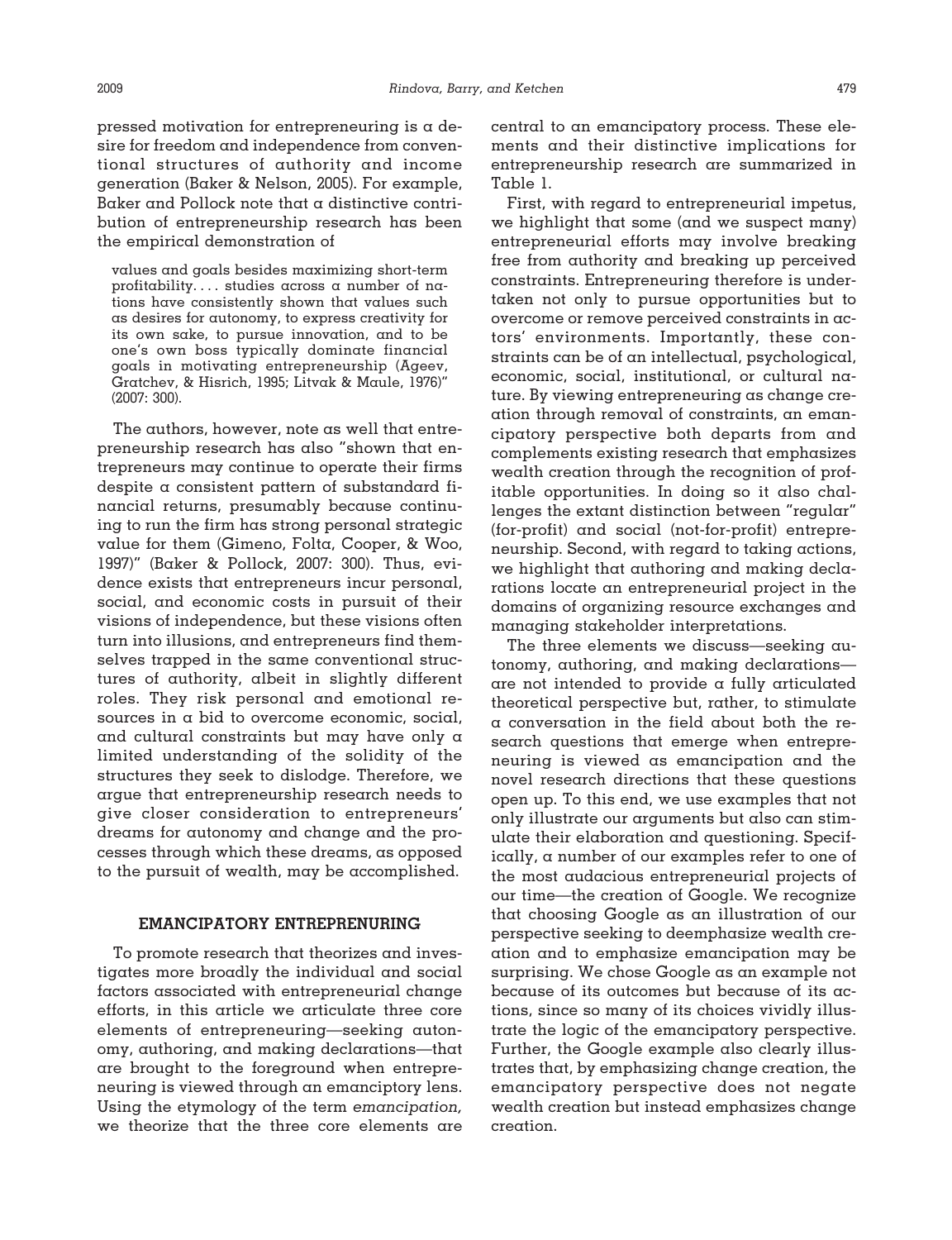| <b>Core Element</b> | Dominant Themes in Existing<br>Entrepreneurship Research                                                                                                                                                                                                                                       | Views from an Emancipatory<br>Perspective                                                                                                                                                                                      | Suggested Research Directions                                                                                                                                                                                                                                                                                                                                                                          |
|---------------------|------------------------------------------------------------------------------------------------------------------------------------------------------------------------------------------------------------------------------------------------------------------------------------------------|--------------------------------------------------------------------------------------------------------------------------------------------------------------------------------------------------------------------------------|--------------------------------------------------------------------------------------------------------------------------------------------------------------------------------------------------------------------------------------------------------------------------------------------------------------------------------------------------------------------------------------------------------|
| Seeking autonomy    | • Opportunity recognition<br>• Opportunity creation through<br>technological innovation                                                                                                                                                                                                        | • Actors seek to escape from or<br>remove perceived constraints<br>in their environments<br>• Constraints are perceived in<br>a variety of environments-<br>economic, social,<br>technological, cultural, and<br>institutional | • Study individuals' dreams to<br>make a difference and<br>"change the world"<br>• Focus on social, cultural, and<br>technological ferment before<br>outcomes have caused ex<br>post rationalizations of<br>opportunities<br>$\bullet$ Examine more broadly the<br>various environments in<br>which entrepreneurs take<br>actions                                                                      |
| Authoring           | $\bullet$ Familiar and legitimate<br>organizational forms<br>enhance survival<br>• Affiliations with high-status<br>actors also increase<br>legitimacy and survival<br>chances                                                                                                                 | • The rules of engagement<br>with key resource providers<br>should reflect change-<br>creating intent<br>• Organizational arrangements<br>can be designed to preserve<br>emancipatory potential                                | • Understand the relationship<br>between change intent and<br>the nature of relationships<br>with other social actors-for<br>example, contracts versus<br>social movements<br>$\bullet$ Understand the breadth of a<br>social base for the change<br>project                                                                                                                                           |
| Making declarations | • Tangible investments in<br>technologies, products, and<br>human capital drive<br>perceptions of value and<br>meaning of entrepreneurial<br>efforts<br>· Symbolic and cultural means<br>are used to increase<br>perceived fit of investments<br>with existing values and<br>cultural accounts | • Making declarations about<br>intended change is essential<br>to mobilize support and<br>generate change effects                                                                                                              | • Study different types of<br>declaration and the type of<br>contestations they elicit<br>$\bullet$ Incorporate theories and<br>methodologies to analyze the<br>use of rhetoric, style, and<br>symbol. Relate declarations<br>to other entrepreneurial<br>activities. Do declarations<br>need to be backed up by<br>tangible investments, or do<br>they open up possibilities for<br>such investments? |

**TABLE 1 Core Elements of an Emancipatory Perspective on Entrepreneuring**

#### **Seeking Autonomy**

The hope for autonomy is one of the main drivers of efforts to become self-employed (Herron & Sapienza, 1992; Kolvereid, 1996). Autonomy is a goal of emancipation, which we defined earlier as breaking free from the authority of another. The term *emancipation* arose around the Roman practices of keeping, transferring, and selling slaves, wives, and children. "Emancipatus" and "emancipare" meant the "freeing of  $\alpha$  son or wife from the legal authority (patria potestas) of the pater familias (father), to make his or her own way in the world" (*Online Etymology Dictionary*). These terms derived from and combined "ex" (out, away), "mancipare" (deliver, transfer, or sell), "mancipum" (ownership), and "capere" (to take). By the nineteenth century, the concept had shifted from an emphasis on single persons to whole populations, such as the American antislavery movement (leading to Lincoln's Emancipation Proclamation and the Thirteenth Amendment to the United States Constitution) and the women's suffrage movement.

The "e" in emancipation is a shortening of "ex" and connotes two distinct but related processes—*breaking free* and *breaking up* (as in "excommunicate" and "my ex-husband"). While breaking free suggests the desire to make one's own way in the world, breaking up draws attention to the "striving to imagine and create a better world" (Sarasvathy, Dew, Velamuri, &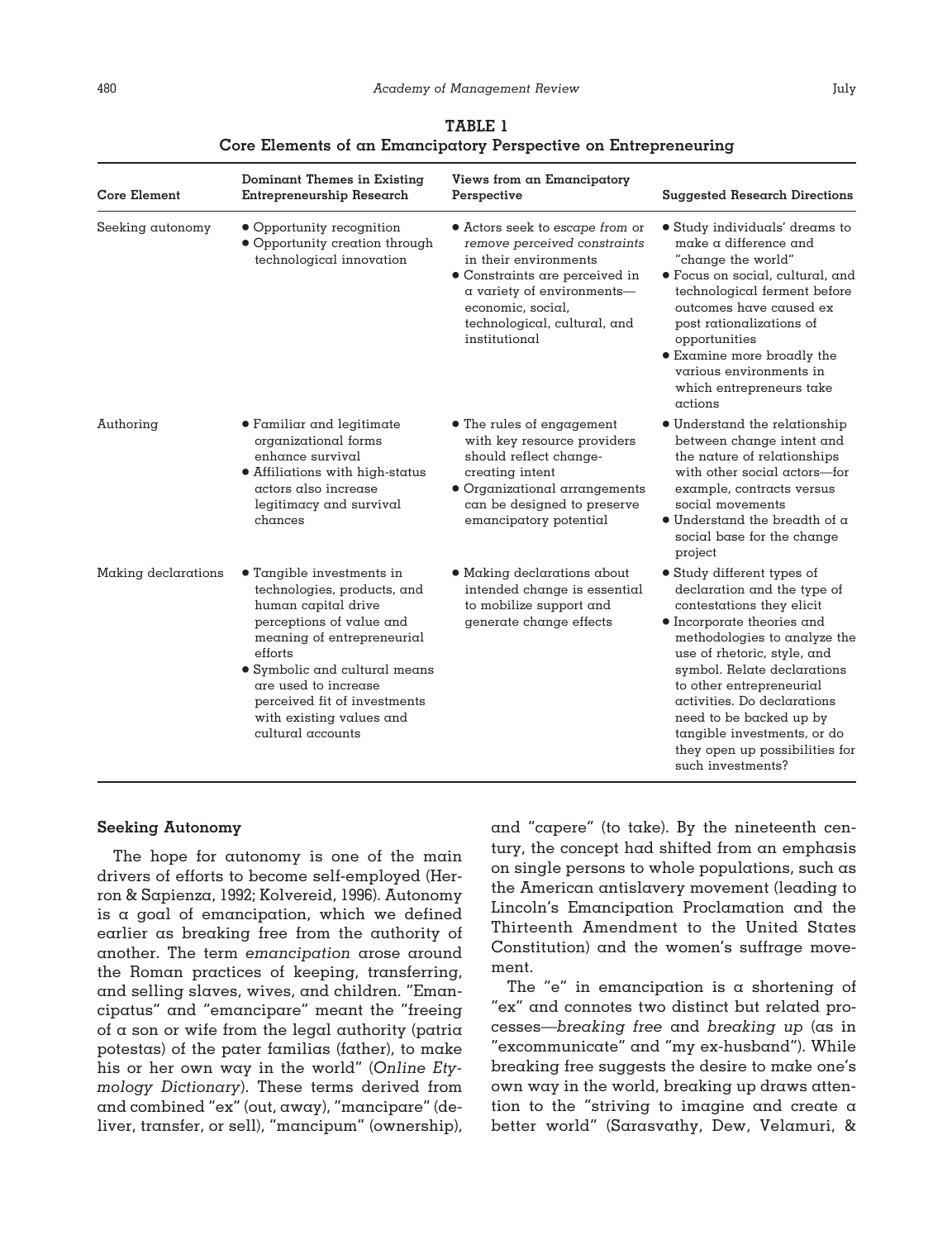Venkataraman, 2003: 155). Both connotations are represented in the theorizing and stories of entrepreneurial activities. For example, Baker and Nelson showed how entrepreneurs who lacked formal and professional education sought to break free from extreme resource constraints by applying broad sets of "amateurish" and "rudimentary" skills "with little regard to craft or professional boundaries" in order to engage in "activities that other firms... would reject as impermissible. . . . In so doing, they developed deep knowledge of what they could get away with and which apparent constraints they... [could] ignore and even disdain" (2005: 345). In a sense, these entrepreneurs broke free by escaping existing hard-pressing constraints. Yet, in doing so, they also "created new services from physical inputs that other firms rejected . . . extracted services from unpaid customers or bystanders... (and) created customers from people whose resources and choices kept them from buying from conventional firms" (Baker & Nelson, 2005: 349). These entrepreneurs, thus, also broke up constraints for themselves and others and created new possibilities in their environments.

Google's founding story—as recast in the following stylized description—similarly exemplifies the elements of breaking free (setting out to do things their own way) and breaking up (downloading the internet to improve upon early search engines):

Brin and Page—the sons of college professors who introduced them to computing when they were toddlers—met in 1995 at Stanford, where they were both Ph.D. candidates in computer science and technology. They became inseparable and set out to do things their own way. Professors laughed at Page when he said one day that he was going to download the Internet so he could improve upon the primitive early search engines (Vise, 2005).

This story also suggests that although the subsequent success of Google has been associated with the superiority of their PageRank technology, the entrepreneuring process began with a dream to break free from perceived technological constraints (in terms of the available algorithms for conducting search) and cultural constraints (in terms of the information content that these algorithms made available).

Analyzing the seeking autonomy aspects of entrepreneuring opens up three novel directions for entrepreneurship research. To a certain extent, the breaking up aspect of emancipation resonates with a Schumpeterian view of entrepreneurship as "creative destruction." Yet the emancipatory view goes beyond the Schumpetarian view by attending to both the breaking free and the breaking up. The difference between the two raises questions about how entrepreneurial efforts may be affected by different conceptualizations of autonomy. Do entrepreneurs who view autonomy as freedom for themselves do things differently and achieve different outcomes from those who view autonomy as freedom (and change) for the social collectivity of which they are a part? Such questions can guide entrepreneurship research toward escaping the default individualist assumptions derived from the disciplines of psychology and economics that have informed it (Steyaert, 2007), and toward theorizing and researching both the deeply individualist (and individuating) and deeply social (and changecreating) aspects of entrepreneuring.

The second important idea associated with the notion of seeking autonomy as an emancipatory act is that it involves the breaking up of constraints. In a certain sense, while the Schumpterian perspective sees creative destruction as the means of entrepreneurship, the emancipatory perspective recognizes it as one of its goals. It stresses that entrepreneuring involves creating and amplifying cracks in otherwise stable (and potentially rigidified) social and economic relationships that impose constraints on certain types of activities that the entrepreneur him/herself and other members of their social world may value.

Recognizing the escape from or removal of constraints as a central object of entrepreneuring calls for a more systematic consideration of the interplay between the experience of constraints and the extent of change pursued with an entrepreneurial project. As we suggested in the call for papers, when we asked, "What can we learn about entrepreneuring from the arts and the sciences?" both the field of arts and the field of scientific discovery can serve as fertile grounds for gaining insights in this regard. For example, in analyzing artistic innovation, Becker offers the following insightful observations about the relationship between change and constraints: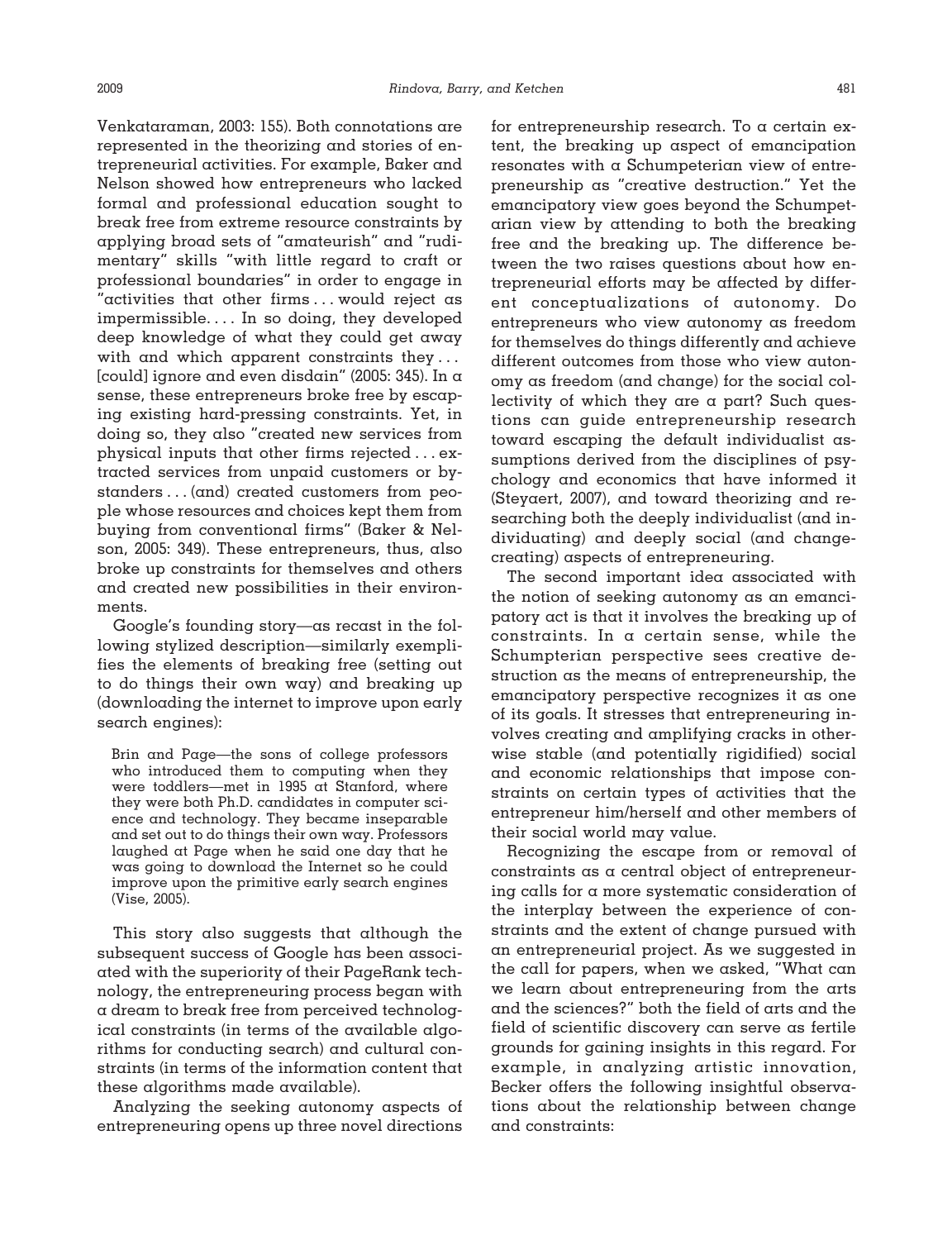In general, breaking with existing conventions and their manifestations in social structure and material artifacts increases artists' trouble and decreases the circulation of their work, but at the same time increases their freedom to choose unconventional alternatives and depart substantially from customary practice. If that is true, we can understand any work as the product of choice between conventional ease and success and unconventional trouble and lack of recognition.... Conventions make collective activity simpler and less costly in time, energy, and other resources; but they do not make unconventional work impossible, only more costly and difficult (2008: 34).

Becker (2008: 32) illustrates his arguments with the example of Harry Partch's entrepreneurial efforts to introduce  $\alpha$  new musical scale changing the conventional Western scale of twelve tones to one including forty-two tones. As Becker observes:

Conventional instruments cannot produce these microtones, and some cannot produce them at all, so conventional instruments must be reconstructed or new instruments must be invented or built. Since the instruments are new, no one knows how to play them.... Conventional Western notation is inadequate to score forty-two tone music, so new notation must be devised and players must learn to read it.... While music scored for twelve tones can be performed adequately after relatively few hours of rehearsal... [for forty-two tone music] seven or eight months of work finally would result in two hours of music (2008: 32–33).

Becker concludes that "the difference in the resources required measures the strength of constraint imposed by the conventional system" (2008: 33).

We believe that entrepreneurship researchers can make important contributions by systematically examining the relationships between change and constraints and investigating the processes through which constraints are not only overcome but also removed. Research embracing the emancipatory view can seek to understand how, by dislodging or rearranging the structures that organize markets, entrepreneurs may release their reified power for new productive and developmental purposes, creating new possibilities for various social groups.

The third important direction that emerges from the emphasis on seeking autonomy is the recognition that entrepreneuring individuals and groups often solve technological and other problems because they are internally motivated to change their worlds (Ketchen, Ireland, &

Snow, 2007; Rindova & Fombrun, 2001; Sarasvathy et al., 2003). Without attention to these motivations, research focusing on start-up activity strictly from a technological point of view, for example, may be overlooking essential elements of the process. For example, such research is unlikely to account for the effects of the entrepreneurs' dreams about the specific ways in which they choose to deploy their technological discoveries. In contrast, an emancipatory perspective suggests that understanding the constraints that entrepreneuring individuals seek to overcome may give us better insights into the process through which entrepreneurs *create*—first change and then opportunities. By focusing on the relationships between change and entrepreneurship, researchers can begin to examine more systematically the creation, rather than only the discovery, of opportunities. Our arguments here align with the growing body of work focusing on opportunity creation as an "insideout" process that differs from the "outside-in" process of identifying and seizing opportunities (Alvarez & Barney, 2007; Rindova & Fombrun, 2001; Sarasvathy, Dew, Read, & Wiltbank, 2008).

Google's growth trajectory offers glimpses into an unfolding entrepreneuring process, where the breaking up of constraints and structures is central to understanding not only the technological and strategic evolution of the firm but also the expanding scope of its growth trajectory, in terms of "Google's disdain for the status quo and its voracious appetite for aggressively pursuing initiatives to bring about radical change" (Vise, 2005: B01). As a media report explains:

Google is testing the boundaries in so many ways, and so purposefully, it's likely to wind up at the center of a variety of legal battles with landmark significance.... Google is compiling a genetic and biological database using the vast power of its search engines; scanning millions of books without traditional regard for copyright laws; tracing online searches to individual Internet users and storing them indefinitely; demanding cell phone numbers in exchange for free e-mail accounts (known as Gmail) as it begins to build the first global cell phone directory; saving Gmails forever on its own servers, making them  $\alpha$ tempting target for law enforcement abuse; inserting ads for the first time in e-mails; making hundreds of thousands of cheap personal computers to serve as cogs in powerful global networks (Vise, 2005: B01).

Interestingly, many available accounts discuss Google's far-reaching aspirations for change in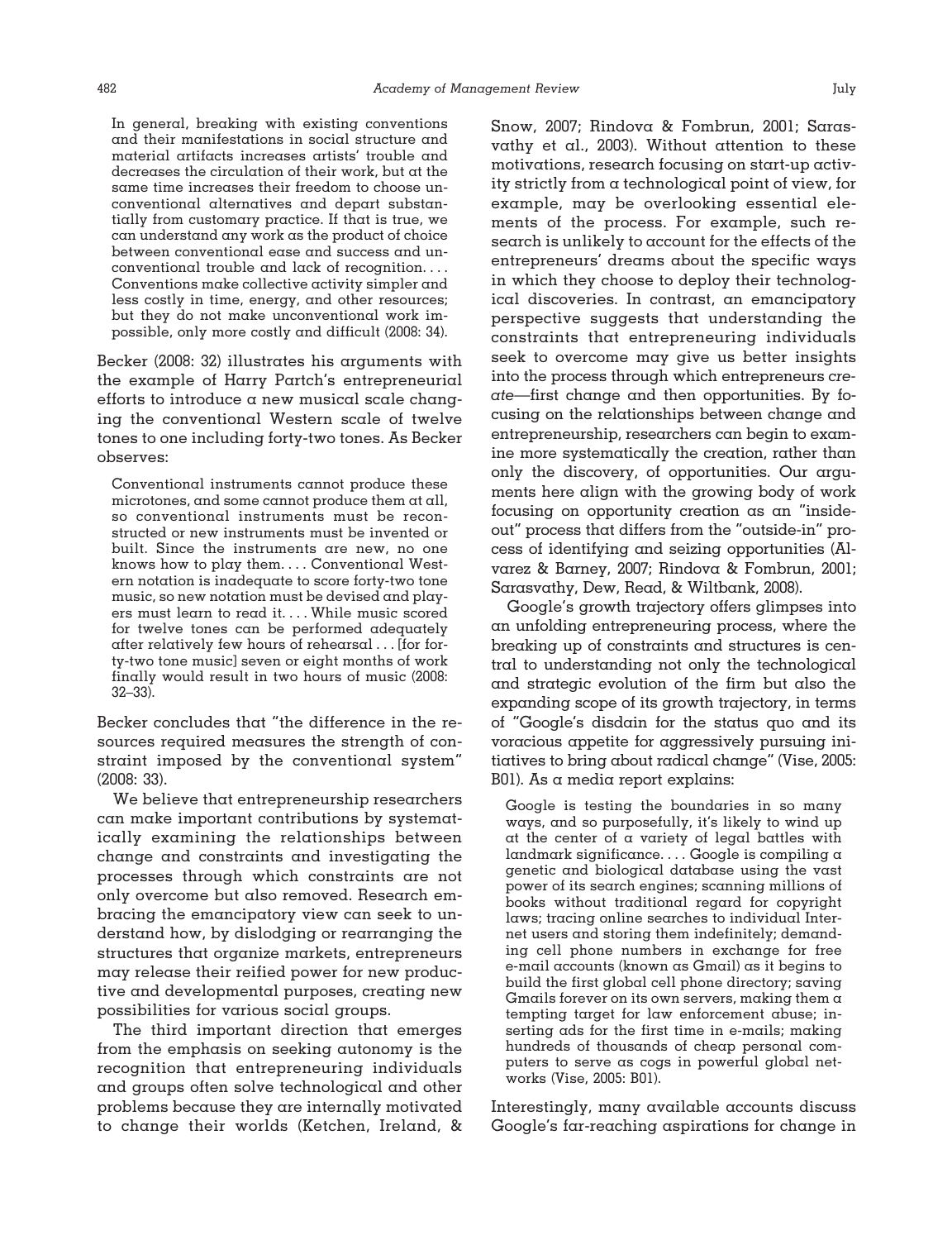terms of an almost institutionalized opposition between "dreaming" about social change and making money. To wit, "Google's altruistic tone masked its savvy, hard-nosed business strategy—more books online means more searches, more ads and more profits" (Kawamoto, 2003).

While we believe that it is important to recognize the multiplicity of the goals of complex organizations, we also wish to highlight that the implied opposition between emancipatory projects to create change and a "hard-nosed business strategy" is a false one. Yet it is one that may also be carried into research approaches that couch entrepreneurial efforts to tackle various problems and constraints in their environments as the pursuit of profitable opportunities. Such ex post rationalizations—by researchers and entrepreneurs alike—may blind both groups to the nature of the activities directed toward removing constraints and creating change.

The emancipatory perspective suggests that entrepreneurship research should more closely consider the social change agendas inherent in many entrepreneurial projects in order to understand their emancipatory potential. Such an approach will also do away with the now institutionalized distinction between regular and social entrepreneurship. An emancipatory perspective on entrepreneuring would suggest that such a distinction is not only unnecessary but potentially not valid, since many entrepreneurs seek to improve their economic positions through the impact of broader social change (Lounsbury, 2001; Rindova & Fombrun, 2001; Weber, Heinze, & DeSoucey, 2008). In fact, an argument can be made that such a distinction is detrimental because it overlooks how dreaming up "brave new worlds" and the entrepreneurial efforts this inspires can result in large fortunes (such as Starbucks, Yahoo!, and Google, to name a few). It also couches social change efforts as inherently lacking in profit potential and, therefore, potentially less legitimate in the eyes of many stakeholders (we return to this point later).

#### **Authoring**

If the term *emancipatory* begins with the "ex" of breaking free and autonomy, its middle consists of the "mancipare" of taking ownership— of oneself, of one's acts, and of becoming a trader. To transition from one who was "traded" to one who "trades," the entrepreneur must consider how to act relative to existing structures that organize exchange. Having broken free from a given authority, he or she must, in effect, become his or her own author, inscribing and authorizing not only him/herself but also others in the exchange relationships required to pursue change. With this, the entrepreneur must necessarily attend to the variety of relationships, structures, norms, and rules within which an entrepreneurial project is undertaken.

Existing entrepreneurship research emphasizes the importance of connecting to networks of established and prestigious actors (Stuart, 2000) and of adopting legitimate organizational forms (Aldrich & Ruef, 2003; Rao, 1998) to increase the survival chances and performance of new firms. In other words, existing research tends to emphasize how gaining support from structures of power and authority ensures the success of acts of breaking free.

Following this logic, however, individuals who seek freedom and independence often find that they become controlled by the arrangements they make to gain legitimacy and access to resources. For example, although venture capitalists (VCs) may provide financial resources that enhance the economic potential of a new venture, they may also crop down the entrepreneur's dream to improve its fit with alleged market realities. VCs therefore may serve to reproduce structures of power, reduce variety in organizational forms and strategies, and ultimately blunt the social change potential of entrepreneurial projects. We highlight these issues not because we mean to imply that VCs always play such a role but, rather, to call attention to the trade-off between the emancipating aspects of entrepreneuring and the accommodation of constraints in the process of mobilizing resources from strongholds of power. This is a fundamental paradox of the entrepreneurial dynamic, yet one that has been given only limited attention in entrepreneurship research.

Viewed from an emancipatory perspective, we argue, entrepreneuring involves authoring defining relationships, arrangements, and rules of engagement that preserve and potentially enhance the change potential of a given entrepreneuring project. An example of authoring is Google's unconventional leadership structure,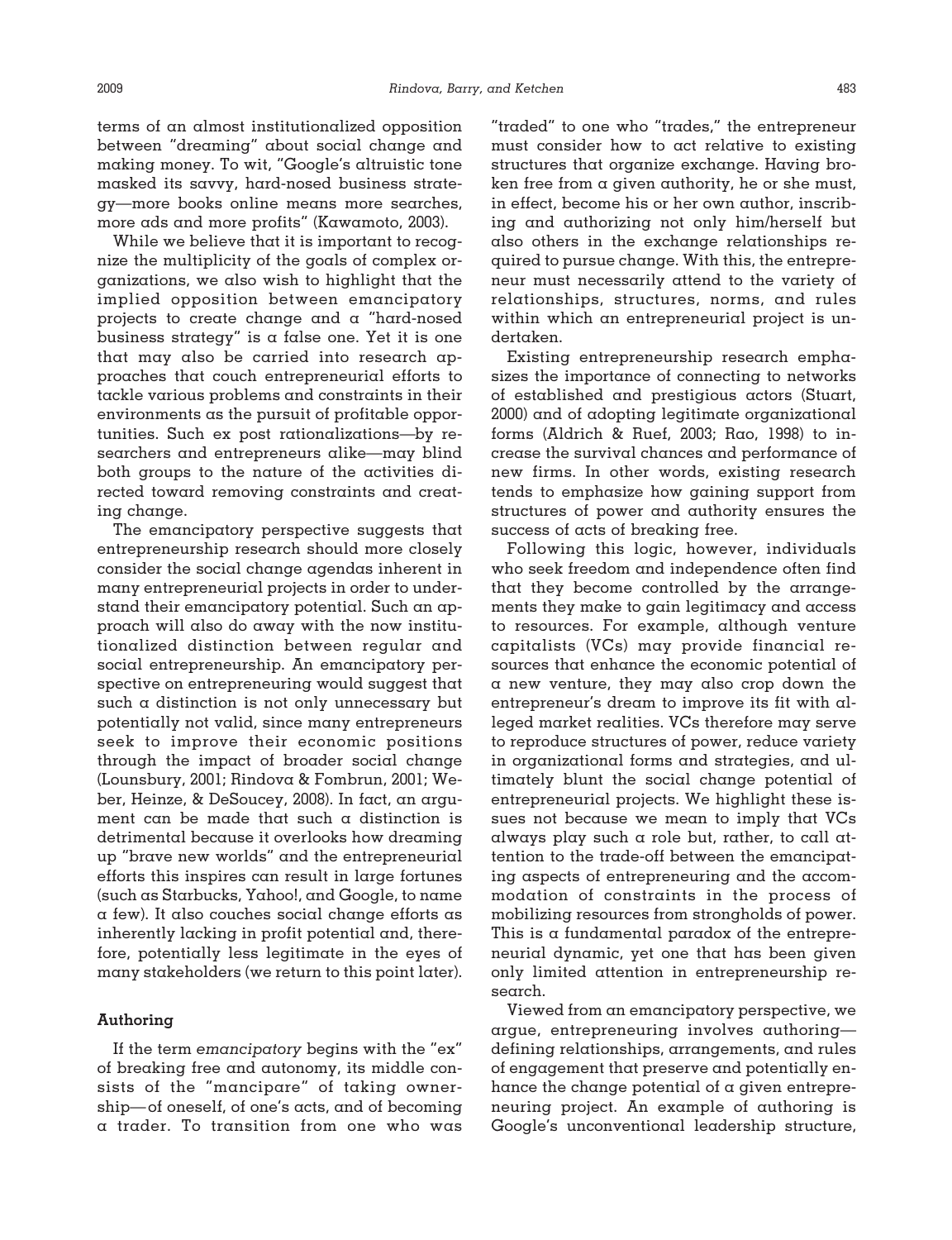variously referred to as a *trio,* a *troika,* or a *triumvirate.* When former Novell CEO Eric Schmidt took the job of Google's first professional CEO, he found himself having "to do everything in groups," which by his own account was "exactly the inverse of how *you're supposed* to run companies" (quoted in Kopytoff, 2001: E-1; emphasis added). The design of this unconventional structure of leadership departs from the more commonly observed appointment of a seasoned executive in a promising start-up to introduce "adult supervision." The structure Google's founders authored enabled them to act in accordance with institutionalized expectations, but without giving up authority over their entrepreneurial project. In doing so they were able to preserve their autonomy *and* to mobilize the resources necessary to support it. This example also illustrates the idea that authoring does not refer to an outright rejection of all established norms and forms of authority but, rather, designing arrangements that support the change-creating intent of the entrepreneuring individuals.

Authoring therefore can be understood as involving activities within the entrepreneuring process through which entrepreneurs engage economic and social resources in a manner that enables them to preserve, institutionalize, and expand the social base of the entrepreneuring process. Previous research has emphasized the need for entrepreneurs to mobilize resources to accomplish objectives (Aldrich & Ruef, 2003), but it has not fully explicated the consequences of the "strings attached" that come with these resources. The emancipatory perspective emphasizes the need to consider the possibilities for resource mobilization through authoring as a process for protecting the emancipatory potential of new ventures.

Google's actions are instructive in this regard. At the time of its IPO, it established that the management trio (founders and CEO) would hold approximately one-third of Google's shares but would control over 80 percent of the shareholder votes (Eisenmann, 2004). The IPO prospectus was accompanied by an unusual letter from Page entitled "Owner's Manual" that explained this as follows:

are placing an unusual long-term bet on the team, especially Sergey and me, and on our innovative approach. We want Google to become an important institution. That takes time, stability, and independence (Google Inc., 2004: 27).

The letter outlined several additional practices intended to protect the founders' intent to remain focused on change creation despite powerful resource holders who might have vested interests in protecting the status quo. For example, Google refused to provide guidance to Wall Street analysts or to "smooth" earnings to create the appearance of steady growth. In addition, it auctioned its IPO shares rather than allowing an underwriter to allocate shares according to its discretion. These practices are claimed to manifest one of Google's core values: "We make our own rules."

Using Google as an example of authoring can convey a misleading impression that authoring is a priviledge of the rich and powerful— of the entrepreneurs who control valuable proprietary technologies that give them bargaining power. Indeed, as noted earlier, the idea of authoring refers to the acts of taking ownership and changing the positions of power in the trading process. In our view, however, a key direction for entrepreneurship research suggested by the concept of authoring is to examine the conditions and processes through which entrepreneurs can effect such "trading of places." For one, many entrepreneurs who control valuable proprietary technologies do not leverage them by reauthoring relationships and rewriting rules but, rather, by simply getting larger pieces of deals written within the existing rules of exchange. For another, entrepreneurs can seek alternative paths to power as suggested by Ozcan and Eisenhardt (in press).

Finally, authoring is not only about devising relationships with powerful resource holders but is more generally about attending to the variety of relationships, structures, norms, and rules within which the entrepreneurial project is undertaken. Many of these relationships can be with underprivileged and disempowered actors, for whom the entrepreneurial project can generate positive change. The Grameen Bank provides an example of this type of authoring. Rather than expecting clients at its door, Grameen Bank's 24,325 staff members have met, as of this writing, 7.61 million borrowers in their homes in 83,343 villages spread out all over Ban-

Google is not a conventional company. We do not intend to become one.... We are creating a corporate structure that is designed for stability over long time horizons. By investing in Google, you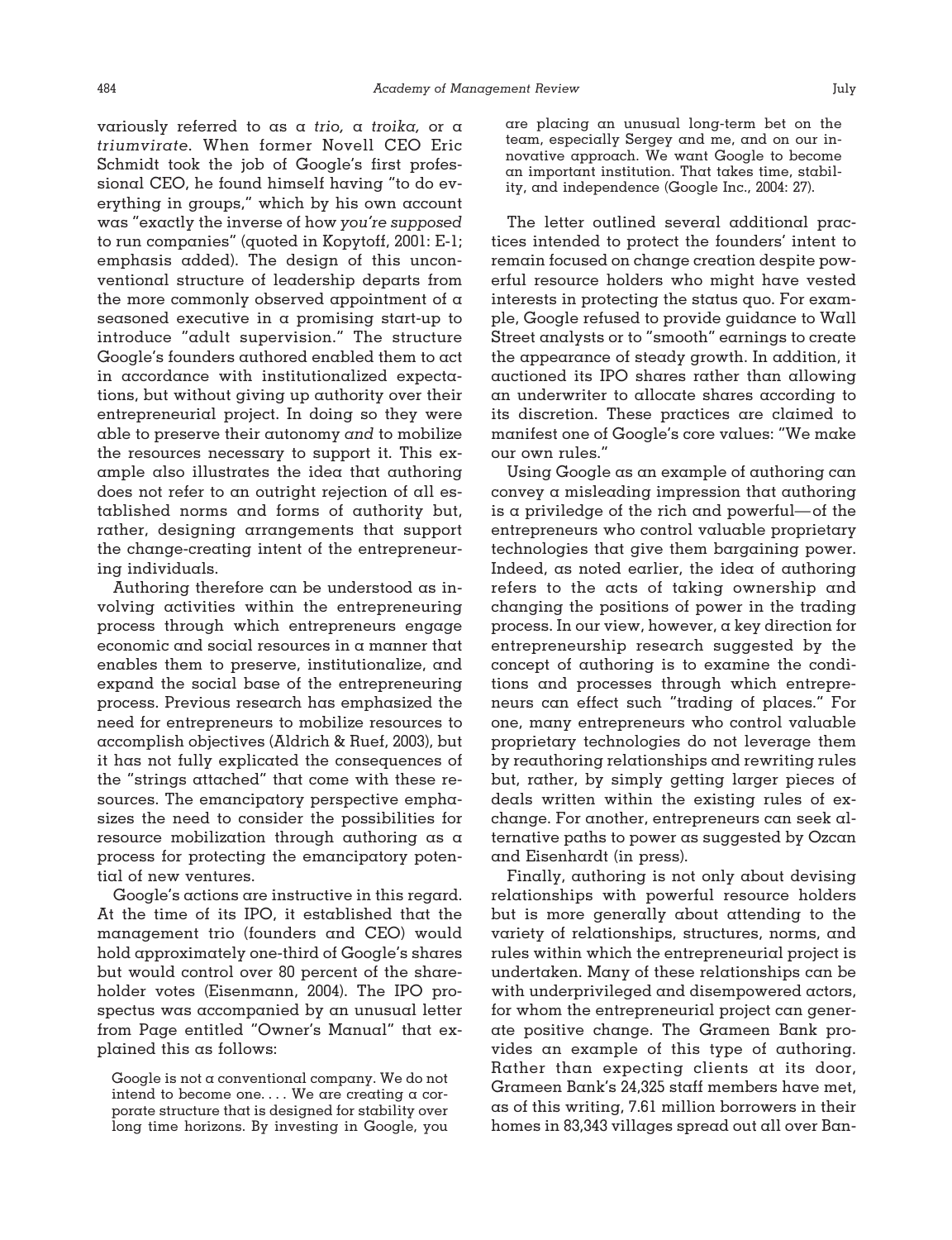gladesh to deliver the bank's service. Repayment of Grameen loans is made very easy by splitting the loan amount in tiny weekly installments. These types of activities break up the constraints associated with lending to the poorest parts of the population.

Authoring is an important part of this emancipatory entrepreneurial project. Here are some examples: There is no legal instrument between the lender and the borrower. There is no stipulation that a client will be taken to a court of law to recover the loan. When  $\alpha$  client gets into difficulty, conventional banks direct their efforts to recover the money (including taking over the collateral), whereas Grameen directs its efforts to help a borrower regain strength. And in conventional banks interest charged on a loan can be a multiple of the principal, depending on the length of the loan period, whereas in Grameen, under no circumstances can total interest on a loan exceed the amount of the loan, and no interest is charged after the interest amount equals the principal (Grameen Bank, 2008). Such examples suggest that entrepreneurship research can make important contributions by directing greater research attention to the creative authoring of relationships and rules through which entrepreneurs can pursue their dreams and create change.

#### **Making Declarations**

An emancipatory perspective recognizes the making of declarations—unambiguous discursive and rhetorical acts regarding the actor's intentions to create change—as an important part of the change creation process. The emphasis on declaration has continued from the word's origins until now (e.g., the Emancipation *Proclamation* and the emancipatory *Declaration* of Independence), highlighting the importance of declarative acts. Just as authoring points to the need to position an entrepreneurial project in a system of exchange relationships with resource holders, the idea of making declarations points to the need to position the project in the webs of meaning within which stakeholders interpret the value of products and activities (Aldrich & Fiol, 1994; Hargadon & Douglas, 2001; Rindova & Fombrun, 1999; Weber et al., 2008).

Existing entrepreneurship research recognizes the importance of activities that influence established patterns of meaning for the success of new ventures (Aldrich & Fiol, 1994; Lounsbury & Glynn, 2001). It has analyzed how symbolic and cultural resources, such as stories (Lounsbury & Glynn, 2001), strategic narratives (Martens, Jennings, & Jennings, 2007), and symbolic actions (Rindova, Petkova, & Kotha, 2007; Zott & Huy, 2007), are deployed to influence the interpretations of stakeholders. Yet this research has tended to emphasize how such resources increase the comprehensibility and acceptability of a new venture by connecting it to familiar and valued accounts (Aldrich & Fiol, 1994; Lounsbury & Glynn, 2001; Zott & Huy, 2007). In contrast, the emancipatory perspective directs research attention to the costs and benefits associated with relying on familiar but possibly imprisoning framings of entrepreneurial efforts. Becker's insights, discussed earlier, about the need for artists breaking from conventions to incur additional costs to present and exhibit their novel works, point to this trade-off, as does research on technological innovations that analyzes how symbolic devices that facilitate the acceptance of novel technologies may hinder the ability of stakeholders to recognize their novel functionality and value (Hargadon & Douglas, 2001; Rindova & Petkova, 2007).

An emancipatory perspective suggests that rather than disguising the differences associated with entrepreneurial activities and masking the potential contradictions through legitimation activities, entrepreneuring may involve (or even require) explicitly exposing contradictions in an effort to generate stakeholder support for the intended change in the status quo. For example, Amazon.com entered into the book retailing market with a declaration that it it was the "Earth's biggest bookstore" (Rindova et al., 2007). Underscoring the audacity of the declaration is the fact that Barnes & Noble filed a lawsuit against it for making "a false claim," since it had neither stores nor an inventory of books. Undeterred, Amazon.com enhanced its declaration by launching ads that featured the images of the Pentagon and the Taj Mahal as physical yardsticks of the size of its virtual "collection." Its declaration not only influenced perceptions of what a bookstore is but conveyed the superiority of the online retail category through vivid symbols.

The idea of making declarations suggests several new directions for entrepreneurship research. First, making declarations raises conse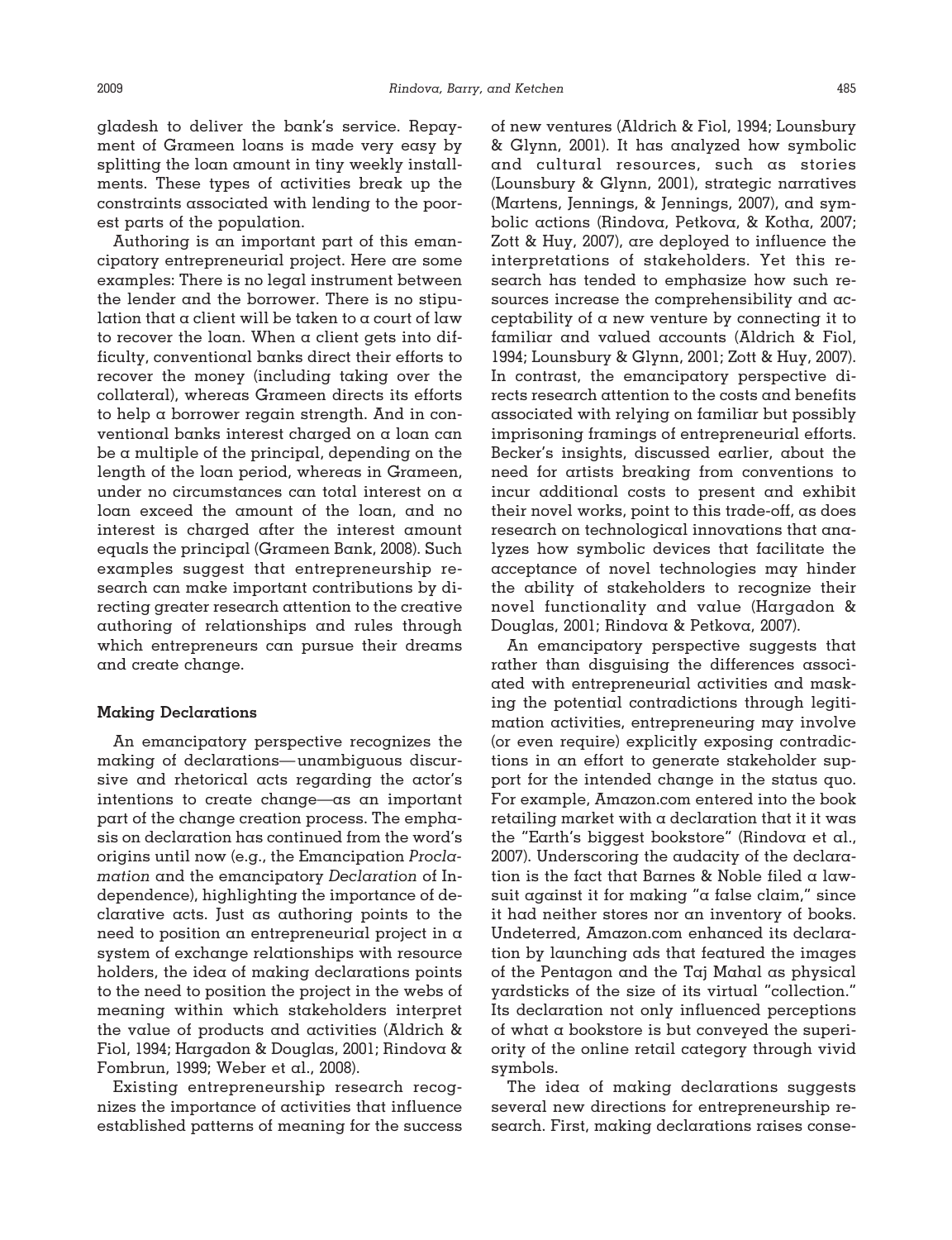quential questions of "What should be said and how should I/we say it?" (signaling and disclosure), "Who gets to say and who am I to say?" (voice), and "Who out there cares?" (audiences). Because declarations are intended for specific audiences and are bound by customs of rhetoric, speaking, and listening, greater attention to the discursive practices that highlight change and connect to audiences is warranted. For example, in their analysis of the creation of the market for grass-fed meat and dairy products, Weber et al. (2008) used semiotic analysis to identify how cultural codes were used to emphasize the difference between the grass-fed and grain-fed products and the importance of the change created by entrepreneurs involved in grass-fed production. The cultural codes employed pointed to substantive social values, which mobilized expanding social networks and constructed a collective identity for  $\alpha$  social movement. As the authors observe, "Key characteristics of movements are their diffuse boundaries and limited formal organization, the articulation of conflict with prominent practices in the name of a greater good, and the sustained nature of these efforts (McAdam, Tarrow, & Tilly, 2001)" (Weber et al., 2008: 532). This study highlights the importance of systematically analyzing the making of declarations for understanding the mobilization of broad stakeholder support for changeoriented entrepreneurial projects—an issue we see as central for future research on entrepreneuring.

In drawing attention to the importance of declarations, an emancipatory perspective also enables researchers to consider more systematically the inevitability of contestations arising once declarations are made. Hargadon and Douglas's (2001) analysis of the adoption of electrical light provides some instructive illustrations of how entrepreneurial declarations of freedom typically result in contestations. When Edison declared that he had "discovered how to make electricity a cheap and practical substitute for gas" (Israel, 1998: 502; cited in Hargadon & Douglas, 2001: 488), a British parliamentary council proclaimed that Edison possessed "the most airy ignorance of the fundamental principles of both electricity and dynamics" (Conot, 1979: 129 –133; cited in Hargadon & Douglas, 2001: 486). Similarly, American competitors declared Edison's ideas to be "so manifestly absurd as to indicate a positive want of knowledge

of the electrical circuit and the principle governing the construction and operation of electric machines" (Conot, 1979: 162; cited in Hargadon & Douglas, 2001: 486).

Google's efforts to organize information embedded in different forms similarly have been met with pronounced opposition and contestation:

For years, Larry Page [a Google cofounder] dreamed of tearing down the walls of libraries, and eliminating the barriers of geography, by making millions of books searchable by anybody in the world with an Internet connection. After Google began scanning thousands of library books to make them searchable online, book publishers and authors cried foul, filing lawsuits claiming copyright infringement. Many companies would have reached an amicable settlement. Not Google. Undaunted, Google fired back, saying copyright laws were meant to serve the public interest and didn't apply in the digital realm of search (Kawamoto, 2003).

These examples illustrate that the dynamics of making declarations and facing contestations are important yet understudied processes that shape the fates of entrepreneurial efforts. For example, it will be fruitful for researchers to explore if the magnitude of a declaration and the strength of contestation it elicits affect the breadth and intensity of stakeholder support that a change project may marshal. The idea of declarations and contestations may enable entrepreneurship researchers to connect more directly to the established body of work on competitive attacks and counterattacks in strategy research (cf. Porter, 1980; see also Ferrier, 2001). While we believe that fruitful cross-pollination is likely to result from such connections (cf. Baker & Pollock, 2007), we also wish to emphasize that the process of declaration and contestation is not simply one of deploying economic resources to alter the attractiveness of an opportunity but is also one of meaning and rhetoric, and ultimately of altering societal beliefs about the very nature of things.

This difference in emphasis suggests the need to systematically examine the use of cultural and symbolic resources for effecting change, rather than acquiring legitimacy, for example. An emancipatory perspective encourages greater research attention to the means through which agents of change imprint their creative visions on the reality that surrounds them and can stimulate fuller exploration of the cultural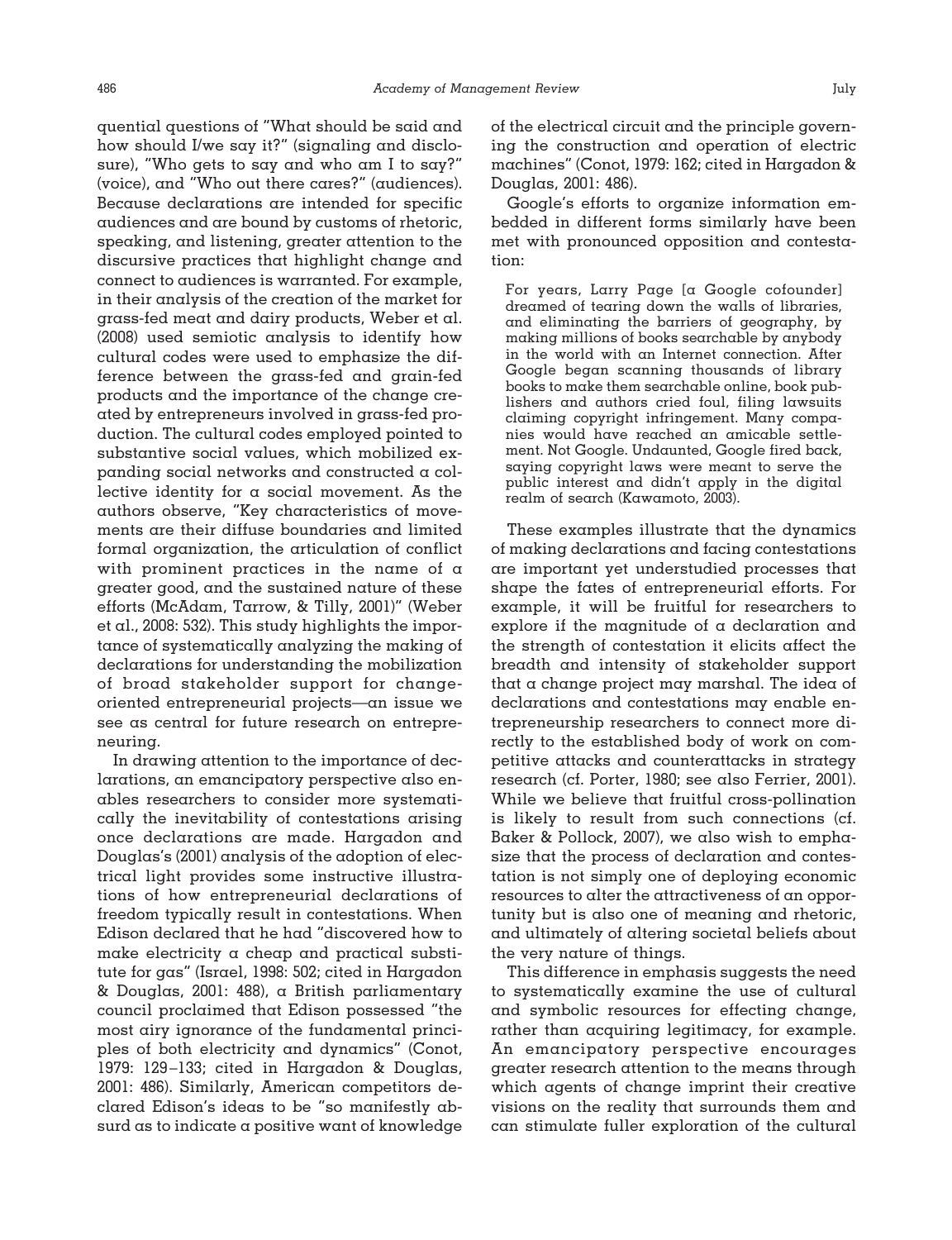aspects of entrepreneuring (Lounsbury & Glynn, 2001). In contrast to much current research on new venture legitimation that takes existing institutions as given and as a resource to be used to increase legitimacy, an emancipatory perspective suggests the need to attend to the institutional work that accompanies entrepreneuring activities (Van de Ven & Garud, 1992) and the constitution of new institutions around new products, projects, and activities.

Entrepreneurship research conducted from an emancipatory perspective may therefore render yet another prevalent distinction between regular and institutional entrepreneurship unnecessary. The distinction may lead scholars to attend to a subset of factors involved in the process either the economic or the institutional. Moving past this distinction may make entrepreneurship research simultaneously broader in its focus and more distinctive.

## **THE STF ARTICLES**

Each of the four articles contained in this STF extends current thinking about entrepreneuring in novel directions and contributes to the conversation we seek to initiate about entrepreneuring as emancipatory change creation. For example, one limitation of the existing research is that it almost exclusively examines entrepreneurship within formal economies. Yet, as a practical matter, a huge amount of commerce takes place within the informal economy—that segment of economic activity that is illegal within a society but is viewed as legitimate by sizable groups within the society. In "You Say Illegal, I Say Legitimate: Entrepreneurship in the Informal Economy," Justin Webb, Laszlo Tihanyi, Duane Ireland, and David Sirmon take important initial steps toward explaining how the informal economy provides opportunities for emancipation to some individuals. The authors recognize that autonomous actions that involve breaking away from legal authority may be related to collective identities. They skillfully integrate theory on entrepreneurship, institutions, and collective identity in order to offer insights about the recognition and exploitation of opportunities in the informal economy.

Consistent with the emphasis on change creation within an emancipatory perspective, activities can move over time from the informal economy to the formal economy. The repeal of Prohibition in the United States is a prominent historical example, but such shifts remain ongoing. For example, ticket "scalping" (i.e., selling a ticket to an event for more than its face value) has long been illegal in most American jurisdictions but has been viewed as acceptable behavior by many. Recently, scalpers have entered the formal economy by creating small physical operations in locations that allow scalping and by conducting their transactions via the internet. The dynamics surrounding such entrepreneuring acts offer fertile ground for studying the relationship between entrepreneuring and the different types of authorities against which or through which entrepreneurs pursue their goals. These ideas also suggest the importance of examining entrepreneuring activities in fluid institutional environments, such as economies in transition and developing economies where entrepreneuring activities may help shift the boundaries set by legal structures and norms (or where necessary frameworks for traditional approaches to entrepreneuring may not exist or be well-developed).

At the same time, the ideas developed by Webb et al. pose the question "When do emancipatory desires and efforts result in formal freedom, and when do they consign their agent(s) to an 'illegal yet legitimate' existence?" For example, Baker and Nelson's (2005) analysis of entrepreneurial bricolage discussed earlier shows that, having achieved a certain measure of autonomy in this realm, entrepreneurs often become locked into it. Collectively, these points suggest that individuals may be breaking free without creating a change in the status quo and that future research on entrepreneurial efforts that do not fit standard templates of opportunity exploitation may provide important answers to the question of how entrepreneuring simultaneously affects entrepreneuring individuals and their relevant social groups.

In "The Nature and Experience of Entrepreneurial Passion," Melissa Cardon, Joakim Wincent, Jagdip Singh, and Mateja Drnovsek define entrepreneurial passion and detail how it shapes entrepreneurs' cognitions, behaviors, and effectiveness. The authors construct an intriguing amalgam of entrepreneurship theory, psychological theory on emotions and feelings, and theory on self-regulation in order to raise and address a series of important questions regarding the role of passion in entrepreneurial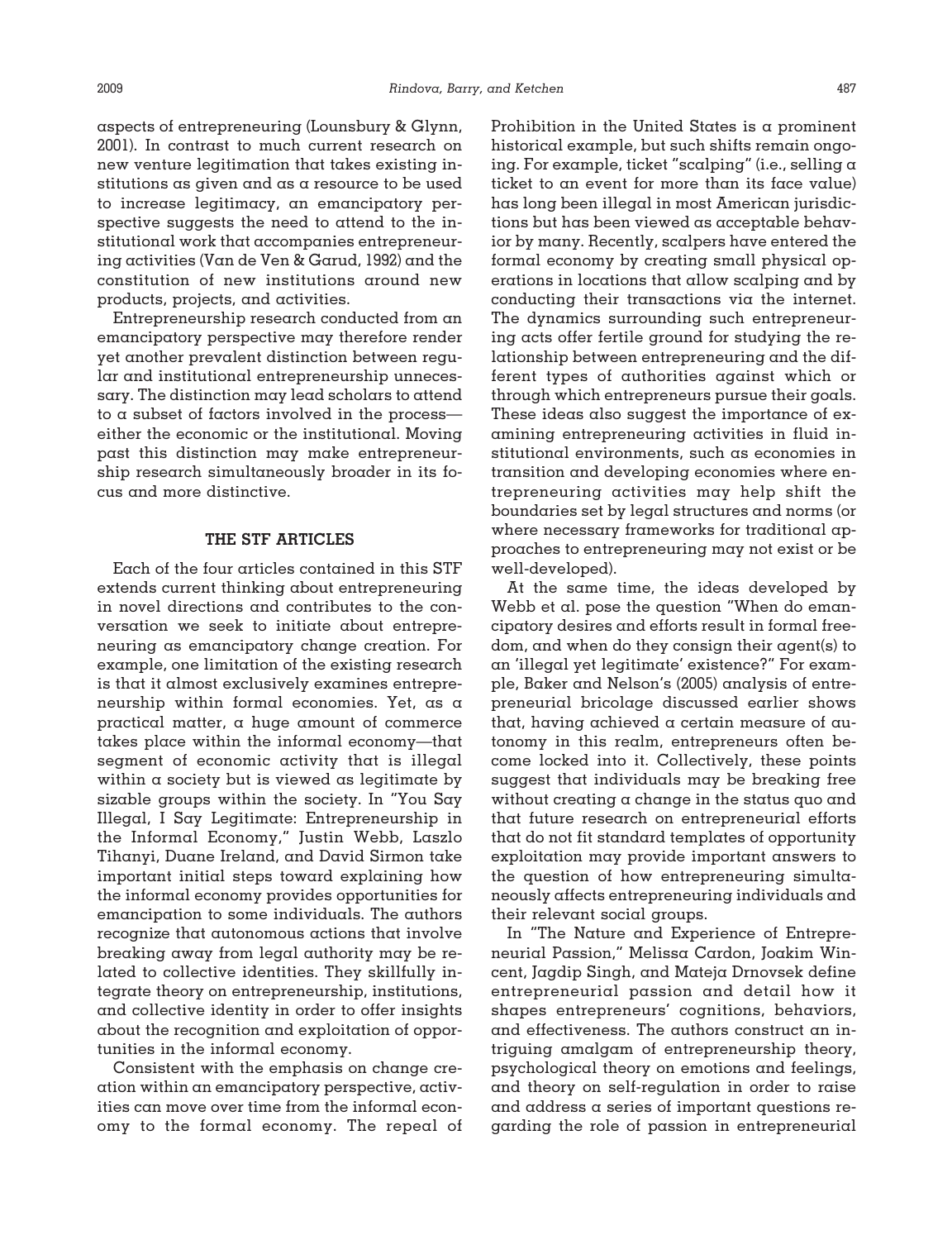activities. While the idea that passion often plays an important role in entrepreneuring has much face validity and is readily supported by anecdotal evidence, their conceptual model and testable propositions lay a solid foundation for future studies.

Further, the paper offers some provocative ideas about the origins of autonomous action and the pursuit of "dreams" through entrepreneuring. The emphasis on emotion offered by Cardon et al. is important for understanding the emancipatory potential of entrepreneuring, because breaking free and breaking up are seldom solely rational processes. The protagonist in our introductory story, Jim Corman, described himself as well paid but "miserable" within a shortsighted corporation. His passion had disappeared, but it was reignited when he set out to build a company that would provide employment for his displaced neighbors. Given the evidence that money as a motivator for entrepreneurs has limits (Graebner & Eisenhardt, 2004), we believe that careful and systematic examination of the role of passion in entrepreneuring may lead scholars to better understand why and how individuals take their first steps on the entrepreneuring path. For example, Cardon et al.'s arguments about how passions and role identities (i.e., whether an entrepreneur identifies with being an inventor, founder, or developer) intermingle to differentially shape entrepreneurial outcomes suggest interesting possibilities for elaborating all dimensions of our emancipatory perspective.

With these ideas come questions about how entrepreneurs persist when their passions wane but their beliefs do not. We believe that inquiry into emotions and their roles in entrepreneuring can provide important contributions. Because both can be motivational and are related to creativity and innovation, we encourage inquiry that considers both positive emotions, such as passion and joy, and negative emotions, such as spite and vindictiveness. There may be value, for example, in investigating whether there are inflection points beyond which passion becomes counterproductive in entrepreneuring.

In "Tough Love: How Communal Schemas and Contracting Practices Build Relational Capital in Entrepreneurial Teams," Ruth Blatt builds on the observation that new ventures involve a great deal of novelty, which poses a wide range of challenges to the new venture's functioning

and survival. Blatt leverages theories of social psychology and interorganizational relationships to suggest how entrepreneurial teams can overcome the challenges novelty poses by developing relational capital. She views adopting communal relational schemas (caring about one another's needs) and contracting practices (making expectations explicit and transparent) as mechanisms to cope with novelty.

In our view Blatt's paper offers some pertinent insights into the process of authoring relationships, teams, and ultimately organizations within an entrepreneurial context marred by the uncertainty and rejection that tend to accompany novel endeavors. In particular, her work suggests that emancipatory efforts can partially offset the challenges of novelty if they are couched both in communal, "beyond me" terms and in more individualist and contractual ways. As she argues:

On the surface, the combination presents  $\alpha$  conundrum. Communal schemas imply caring, while contracting implies suspicion. . . . I contend that the implications of novelty in  $\alpha$  start-up situation make both necessary. In  $\alpha$  new venture there is no organizational history and little (if any) structure, so the entrepreneurial team *is* the organization. The team must therefore cultivate its ability to function as an organization. Communal schemas enable entrepreneurs to be a team rather than a collection of individuals, and contracting practices enable entrepreneurs to be an organization that takes collective, coordinated action (p. 545).

This poses interesting questions about the relationship between seeking autonomy and developing teams that can cope with the demands of change creation. If the initial motivations for venturing out may be driven by a passionate, personal wish to break away, adopting a communal schema might be very difficult. In contrast, when entrepreneuring is focused on freeing and changing the status quo for others, this balance may be far easier to achieve. Coupled with Cardon et al.'s work, these ideas suggest that entrepreneurship research should give closer consideration to entrepreneurs' experiences of the relationship between "self" and "others"—between one as an individual and one as a member of both proximal and distant social groups.

Further, Blatt's paper reminds entrepreneurship researchers to continue to move beyond the popular press portrayal of dynamic individuals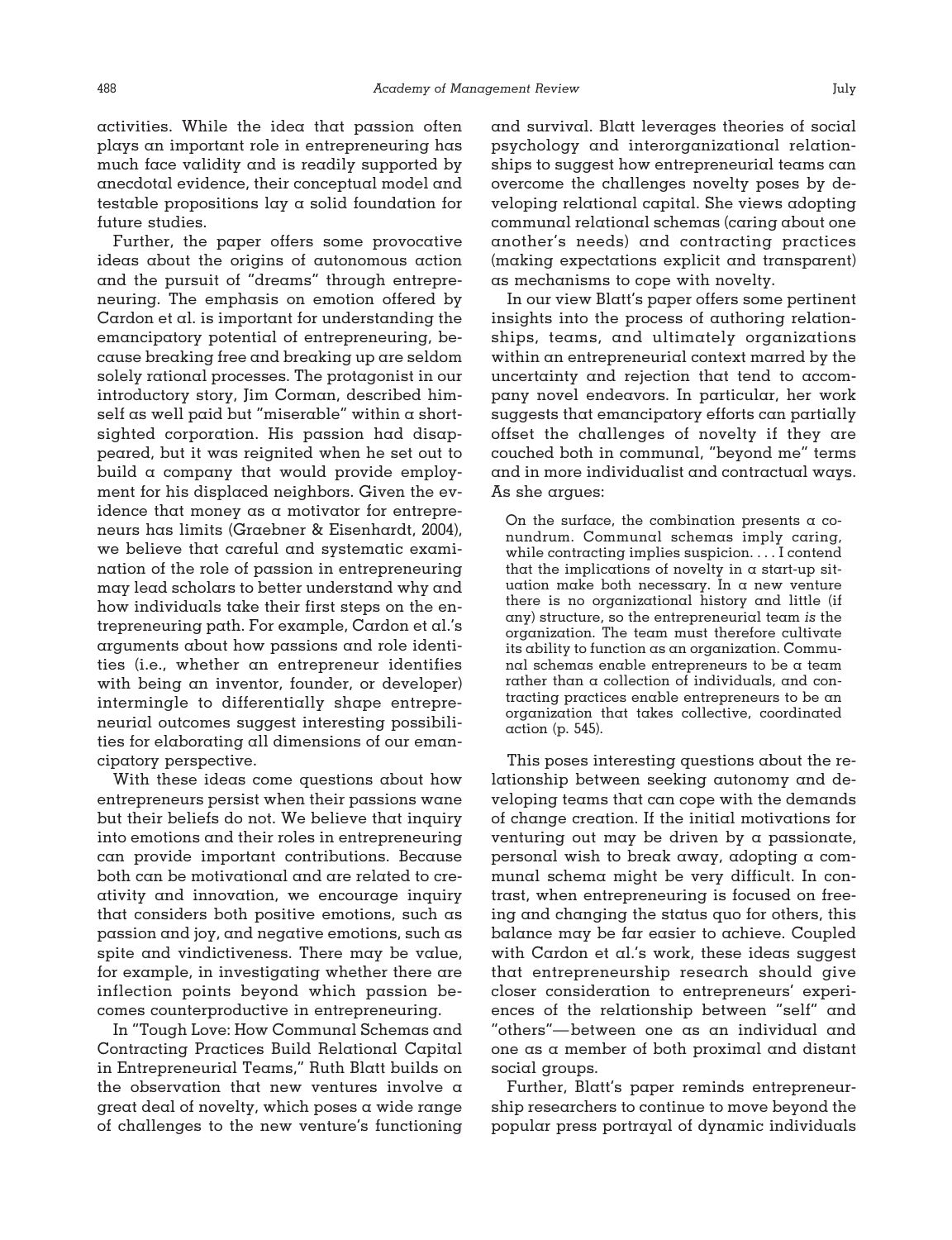such as Richard Branson and Mary Kay Ash as the driving force behind entrepreneuring. We are certainly guilty of this. The call for papers for this STF emphasized great men and women in noting that "the dreams, discoveries, and creations of Sam Walton (Wal-Mart), Sakichi Toyoda (Toyota), Anita Roddick (Bodyshop), Yves Saint Laurent, Mary Kay Ash (Mary Kay), Ingvar Kamprad (IKEA), David McTaggart (Greenpeace), and many others have changed the way billions of people work and live." Blatt's insightful emphasis on team-based entrepreneurship prompts us to consider the need for and the possibilities associated with a "great group" theory of entrepreneuring.

The final STF article is perhaps the most provocative of the set. In "Extending the Boundaries: Reframing 'Entrepreneurship As Social Change' Through Feminist Perspectives," Marta Calás, Linda Smircich, and Kristina Bourne elegantly challenge traditional assumptions about entrepreneurship. Calás et al.'s paper responds to the same perceived need to expand the domain of entrepreneurship research as the one that motivated the STF. Their goal is also similar—to redirect entrepreneurship research away from its extensive focus on wealth creation and toward developing a better understanding of entrepreneurship as a social change activity with a variety of possible outcomes, such as poverty alleviation and the elimination of oppression in society. Such a move requires the adoption of new assumptions, a shift in definitions of established terms, and a critical mindset. Calás et al. therefore draw on a variety of feminist theoretical perspectives to carefully elaborate the directions for such shifts, the different assumptions that underlie them, and the different foci they would present.

The critical view they offer is especially important from our perspective. Although successful entrepreneurs are placed on proverbial pedestals within our capitalistic society, it is clear that entrepreneuring has a "dark side" and that this dark side has been largely ignored within existing research. In our view entrepreneurship research that recognizes the potentially destructive and exploitative aspects of entrepreneuring with respect to human and natural resources would be quite valuable.

The directions proposed by Calás et al. also resonate with the other three papers in the STF—with Blatt's conjoint emphasis on communal thinking and contractual engagement; Cardon et al.'s desire to reincorporate the human, emotions and all, into entrepreneurship; and Webb et al.'s focus on how entrepreneurs might move from the "underground" to "above ground." Yet in asking, "What would happen, theoretically and analytically, if the focus of the literature were reframed from entrepreneurship as an economic activity with possible social change outcomes to entrepreneurship as a social change activity with a variety of possible outcomes?" (p. 553),  $Calás$  et al. push the whole question of entrepreneurial intent, direction, and outcome to a different order— one where questions of rights and emancipation play critical roles.

#### **CONCLUSION**

In framing entrepreneuring as a process involving dreaming, discovering, and creating in the call for papers for this STF, we considered how Marco Polo's explorations in the thirteenth century led to a rich exchange of goods and concepts (including paper currency) between Europe and Asia, and how Christopher Columbus's efforts in the fifteenth century began a chain of events that reshaped geopolitical structures. Yet media and academic attention tend to center on the titans of industry, and especially on high-technology entrepreneurship. While we recognize that such entrepreneurial efforts create enormous wealth for individuals and societies, we also believe that ideas about the role of an entrepreneur and the behaviors that accompany it can become institutionalized—through popular press clichés, financiers' expectations, or narrow conceptualizations of the phenomenon by academics. In our view an important direction for entrepreneurship research is to consider the entrepreneuring that occurs in contexts not traditionally considered within the domain of entrepreneurship, including the activities of explorers, scientists, artists, freelancers, and social cooperatives, as well as the many small-scale initiatives through which individuals and groups seek to change their worlds. Examples like those of former migrant workers Pablo and Juanita Ceja, who created Ceja Vineyards in the Napa Valley region of California, suggest that entrepreneuring is all around us. To better account for the fact that entrepreneuring is all around us—and to provide  $\alpha$  lens for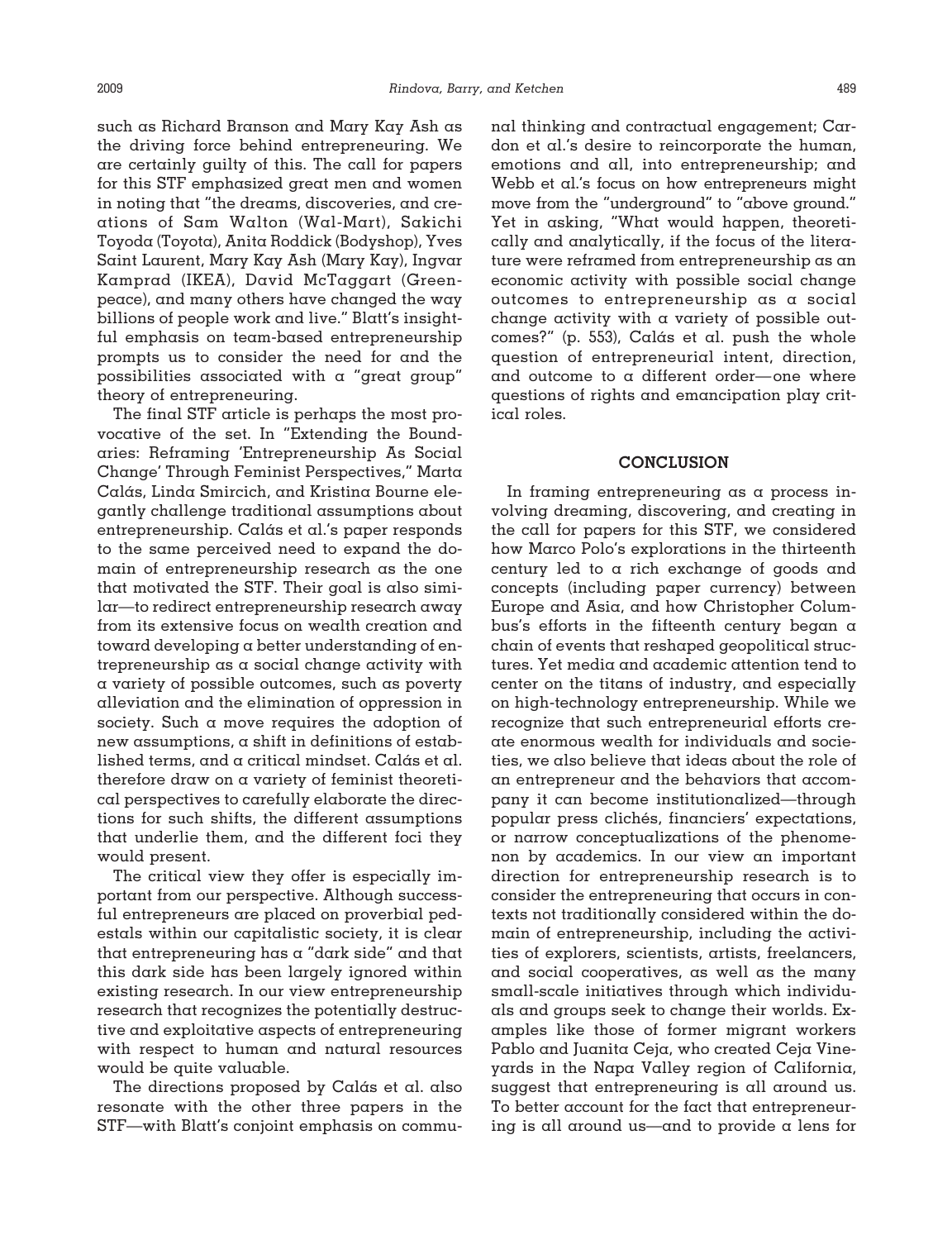seeing it—in this article we articulated some ideas about how entrepreneuring can be seen as acts toward emancipation.

Although we focused on articulating some elements that affect the emancipatory potential of entrepreneuring, our arguments are not intended to champion a heroic view of the entrepreneur who breaks away from authority and dislodges structures of power. What we emphasize is that it is important for entrepreneurship research both to acknowledge that entrepreneuring is often an act toward emancipation and to draw attention to challenges entrepreneurs face. Addressing these opportunities and challenges will require approaches that cross levels of analysis and extend beyond prevalent theoretical views, integrating theory that enables inquiries into the micro and macro aspects of entrepreneuring. Our hope is that future research scholars will direct greater attention to the entrepreneuring that is all around us and its emancipatory potential.

#### **REFERENCES**

- Ageev, A., Gratchev, M., & Hisrich, R. 1995. Entrepreneurship in the Soviet Union and post-socialist Russia. *Small Business Economics,* 7: 365–376.
- Aldrich, H. E. 2005. Entrepreneurship. In N. Smelser & R. Swedberg (Eds.), *Handbook of economic sociology:* 451– 478. Princeton, NJ: Princeton University Press.
- Aldrich, H. E., & Fiol, C. M. 1994. Fools rush in? The institutional context of industry creation. *Academy of Management Review,* 19: 645– 670.
- Aldrich, H. E., & Ruef, M. 2003. *Organizations evolving* (2nd ed.). London: Sage.
- Alvarez, S. A., & Barney, J. B. 2007. Discovery and creation: Alternative theories of entrepreneurial action. *Strategic Entrepreneurship Journal,* 1: 11–26.
- Baker, T., & Nelson, R. E. 2005. Creating something from nothing: Resource construction through entrepreneurial bricolage. *Administrative Science Quarterly,* 50: 329 – 366.
- Baker, T., & Pollock, T. G. 2007. Making the marriage work: The benefits of strategy's takeover of entrepreneurship for strategic organization. *Strategic Organization,* 5: 297–312.
- Becker, H. S. 2008. *Art worlds* (2nd ed.). Berkeley: University of California Press.
- Busenitz, L. W., West, G. P., Shepherd, D., Nelson, T., Chandler, G. N., & Zacharakis, A. 2003. Entrepreneurship research in emergence: Past trends and future directions. *Journal of Management,* 29: 285–308.
- Conot, R. 1979. *A streak of luck: The life and legend of Thomas Alva Edison.* New York: Seaview Books.
- Eisenmann, T. R. 2004. Betting on Google's future. *Wall Street Journal,* August 24: B2.
- Ferrier, W. J. 2001. Navigating the competitive landscape: The drivers and consequences of competitive aggressiveness. *Academy of Management Journal,* 44: 858 – 878.
- Gimeno, J., Folta, T. B., Cooper, A. C., & Woo, C. Y. 1997. Survival of the fittest? Entrepreneurial human capital and the persistence of underperforming firms. *Administrative Science Quarterly,* 42: 750 –783.
- Google Inc. 2004. *Amendment No. 9 to Form S-1 registration statement.* Securities and Exchange Commission. http://www. sec.gov/Archives/edgar/data/1288776/000119312504142742/ ds1a.htm.
- Graebner, M. E., & Eisenhardt, K. M. 2004. The seller's side of the story: Acquisition as courtship and governance as syndicate in entrepreneurial firms. *Administrative Science Quarterly,* 49: 366 – 403.
- Grameen Bank. 2008. *Is Grameen Bank different from conventional banks?* http://www.grameen-info.org/index. php?option=com\_content&task=view&id=27&Itemid= 176, first accessed January 2009.
- Hargadon, A. B., & Douglas, Y. 2001. When innovations meet institutions: Edison and the design of the electric light. *Administrative Science Quarterly,* 46: 476 –501.
- Herron, L., & Sapienza, H. J. 1992. The entrepreneur and the initiation of new venture launch activities. *Entrepreneurship Theory and Practice,* 17(1): 49 –55.
- Ireland, R. D., Hitt, M. A., & Sirmon, D. G. 2003. A model of strategic entrepreneurship: The construct and its dimensions. *Journal of Management,* 29: 963–989.
- Israel, P. 1998. *Edison: A life of invention.* New York: Wiley.
- Kawamoto, D. 2003. Google CEO speaks out on future of search. *CNET News,* September 30: http://news.cnet.com/ 2100-1024\_3-5088153.html.
- Ketchen, D. 2007. Answering the call: An interview with Jim Corman. *Journal of Applied Management and Entrepreneurship,* 12(1): 108 –114.
- Ketchen, D., Ireland, R. D. & Snow, C. 2007. Strategic entrepreneurship, collaborative innovation, and wealth creation. *Strategic Entrepreneurship Journal,* 1: 371–385.
- Kolvereid, L. 1996. Organizational employment vs. selfemployment: Reasons for career choice intentions. *Entrepreneurship Theory and Practice,* 20(3): 23–31.
- Kopytoff, V. 2001. New CEO goes gaga for Google. *San Francisco Chronicle,* August 7: E-1.
- Litvak, I. A., & Maule, C. J. 1976. Comparative technical entrepreneurship: Some perspectives. *Journal of International Business Studies,* 7(1): 31–38.
- Lounsbury, M. 2001. Institutional sources of practice variation: Staffing college and university recycling programs. *Administrative Science Quarterly,* 46: 29 –56.
- Lounsbury, M., & Glynn, M. A. 2001. Cultural entrepreneurship: Stories, legitimacy, and the acquisition of resources. *Strategic Management Journal,* 22: 545–564.
- Lumpkin, G. T., & Dess, G. G. 1996. Clarifying the entrepre-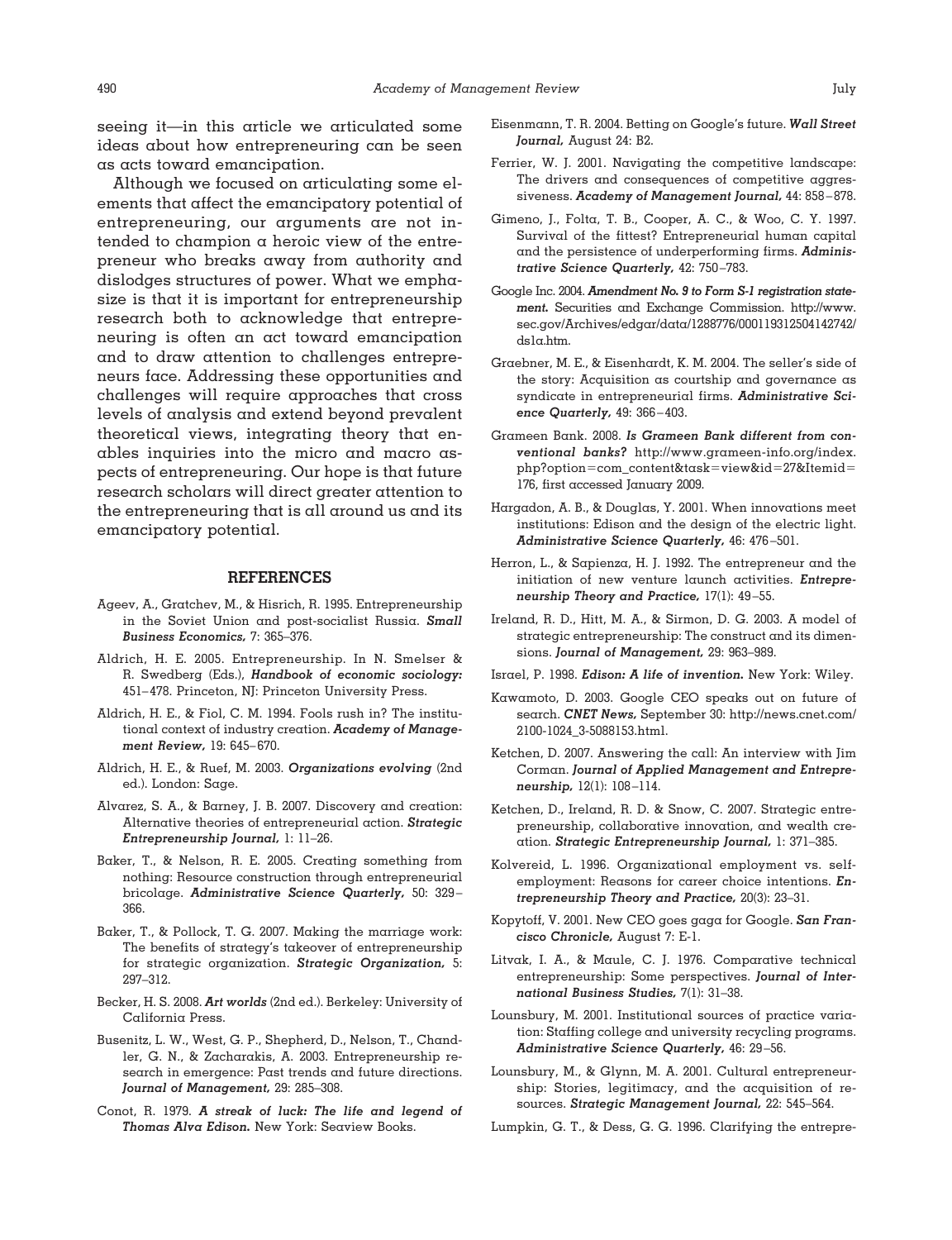neurial orientation construct and linking it to performance. *Academy of Management Review,* 21: 135–172.

- Martens, M., Jennings, J. E., & Jennings, P. D. 2007. Do the stories they tell get them the money they need? The role of entrepreneurial narratives in resource acquisition. *Academy of Management Journal,* 50: 1107–1132.
- McAdam, D., Tarrow, S., & Tilly, C. 2001. *Dynamics of contention.* Cambridge: Cambridge University Press.
- Ozcan P., & Eisenhardt, K. M. In press. Origin of portfolios: Entrepreneurial firms and strategic action. *Academy of Management Journal.*
- Porter, M. 1980. *Competitive strategy.* New York: Free Press.
- Rao, H. 1998. Caveat emptor: The construction of non-profit watchdog organizations. *American Journal of Sociology,* 103: 912–961.
- Rindova, V. P., & Fombrun, C. 1999. Constructing competitive advantage: The role of firm-constituent interactions. *Strategic Management Journal,* 20: 691–710.
- Rindova, V. P., & Fombrun, C. 2001. The growth of the specialty coffee niche in the U.S. coffee industry. In K. Bird-Schoonhoven & E. Romanelli (Eds.), *The entrepreneurship dynamic:* 236 –261. Stanford, CA: Stanford University Press.
- Rindova, V. P., & Petkova, A. P. 2007. When is a new thing  $\alpha$ good thing? The effects of technological change and product design on customer perceptions of value created by product innovations. *Organization Science,* 18: 217–232.
- Rindova, V. P., Petkova, A. P., & Kotha, S. 2007. Standing out: How new firms in emerging markets build reputation in the media. *Strategic Organization,* 5: 31–70.
- Sarasvathy, S. D., Dew, N., Read, S., & Wiltbank, R. 2008. Designing organizations that design environments: Lessons from entrepreneurial expertise. *Organization Studies,* 29: 331–350.
- Sarasvathy, S. D., Dew, N., Velamuri, S. R., & Venkataraman, S. 2003. Three views of entrepreneurial opportunity. In Z. J. Acs & D. B. Audretsch (Eds.), *Handbook of entrepreneurial research:* 141–160. Boston: Kluwer Academic.
- Steyaert, C. 2007. "Entrepreneuring" as a conceptual attractor? A review of process theories in 20 years of entrepreneurship studies. *Entrepreneurship & Regional Development,* 19: 453– 477.
- Stuart, T. E. 2000. Interorganizational alliances and the performance of firms: A study of growth and innovation rates in a high-technology industry. *Strategic Management Journal,* 21: 791– 811.
- Van de Ven, A. H., & Garud, R. 1992. An empirical evaluation of the internal corporate venturing process. *Strategic Management Journal,* 13: 93–109.
- Vise, D. A. 2005. What lurks in its soul? *Washington Post,* November 13: B01.
- Weber, K., Heinze, K. L., & DeSoucey, M. 2008. Forage for thought: Mobilizing codes in the movement for grass-fed meat and dairy products. *Administrative Science Quarterly,* 53: 529 –567.
- Weick, K. E. 1979. *The social psychology of organizing.* Reading, MA: Addison-Wesley.
- Zott, C., & Huy, Q. N. 2007. How entrepreneurs use symbolic management to acquire resources. *Administrative Science Quarterly,* 52: 70 –105.

**Violina Rindova** (violina.rindova@mccombs.utexas.edu) is an associate professor of strategy and Ambassador Clark Centennial Fellow at the McCombs School of Business, University of Texas at Austin. She received a J.D. from the University of Sofia, Bulgaria; an MBA from Madrid Business School–University of Houston, Spain; and a Ph.D. from the Stern School of Business, New York University. Her research focuses on the social construction of industries and markets and the sociocognitive dynamics of value creation.

**Daved Barry** (dbarry@fe.unl.pt) holds the Banco BPI Chair in Creative Organization Studies at Faculdade de Economia, Universidade Nova de Lisboa, and is adjunct professor of leadership and creativity at the Copenhagen Business School. He studied music, painting, chemistry, and cooking, eventually going on to complete a Ph.D. in strategic management and organizational behavior at the University of Maryland. His work revolves around the search for rich solutions—answers that join rhyme and reason in inventive, inspiring, and effective ways.

**David J. Ketchen, Jr.** (ketchda@auburn.edu) is the Lowder Eminent Scholar in Entrepreneurship and a professor of management at Auburn University. He earned his Ph.D. at The Pennsylvania State University. His research interests include entrepreneurship and franchising, the determinants of superior organizational performance, strategic supply chain management, and methodological issues in organizational research.